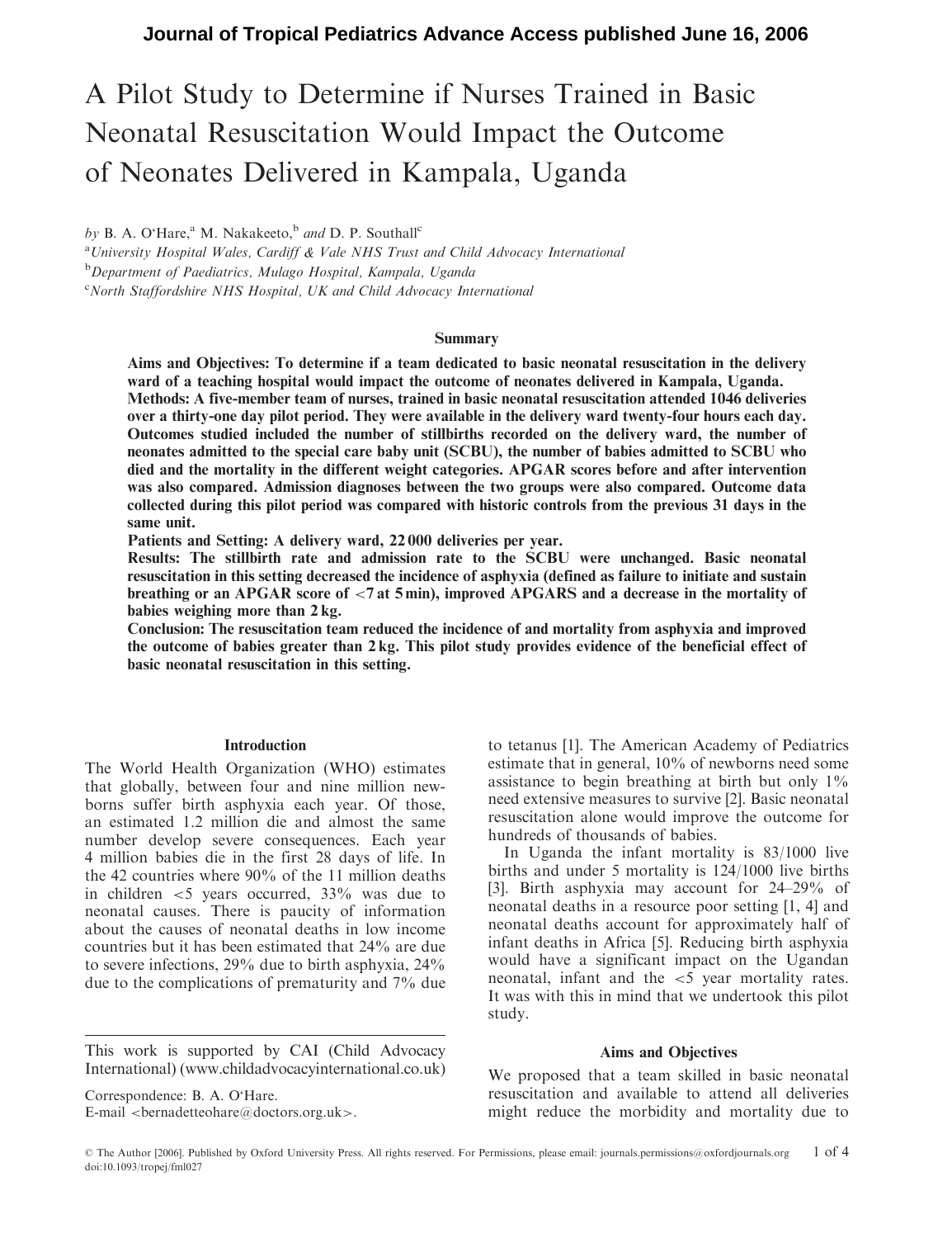birth asphyxia in an extremely busy delivery suite in Mulago Hospital, Kampala, Uganda. We planned to use resuscitation equipment that could readily be purchased, used and easily maintained in any hospital in a low-income country. There are no ventilators or surfactant so we did not expect to improve the outcome of the more premature neonates, but we did expect that more of them would reach the special care baby unit and possibly survive.

#### **Methods**

Five members of the nursing staff undertook a fiveday classroom course followed by five days of supervised training on the delivery suite. The topics studied included airway management, bag and mask ventilation and cardiac massage. After reviewing the theory of each lesson, baby manikins were used to demonstrate and to practice skills.

The students were trained to document all antenatal and intrapartum risk factors and to sterilize equipment between each use. They were trained to educate mothers about breast feeding, care of the umbilical cord and the importance of keeping their baby warm. They were taught to administer intramuscular vitamin K to each newborn and provide Vitamin A to all mothers [6].

#### **Study**

After training, the team participated in a shift system in the main delivery ward. They were provided with 10 neonatal masks of different sizes, two selfinflating 250 ml bags, bulb suction devices, a clock, a stethoscope and sterilizing equipment. Oxygen was generally available in a cylinder. At each shift change, an inventory was completed.

They attended as many deliveries as possible. When there was more than one delivery they attended to the baby most in need of resuscitation. They used the single oxygen source on the baby judged to be most in need. When there was no oxygen they resuscitated using bag and mask ventilation alone and recorded the lack of oxygen.

The pilot project was undertaken between 18th December 2001 and 18th January 2002. Cots were available to allow observation of infants with respiratory distress before the decision about admission to the neonatal unit was made.

The special care baby unit (SCBU) staff and the labour ward staff are independent of the resuscitation team. The labour ward staff record all still births and the SCBU staff record all admissions to SCBU, their reasons for admission, their weights, APGAR scores and their outcomes in an admissions book. This method of record keeping did not change with the arrival of the resuscitation team. We used the SCBU records and compared admissions from the month prior to the establishment of the team with the month when the team were in place. The Statistical Package for the Social Sciences (SPSS) was used to analyse the data from the two months.

## Results

There was no significant difference in still birth rate before and after the introduction of the resuscitation team, see Table 1. There was no difference between the percentage of babies, 20 and 21.8%, who required admission to SCBU, see Table 1. We analysed the admissions to SCBU during the two months by comparing only the admissions that had outcome data available, a total of 420 records. There was no difference in the average weight of babies admitted during the pilot and historic control,  $p = 0.265$ . There was no significant difference in the mortality between the historic control and the pilot in mortality: 20.8% of the historic control died and 17.3% of the pilot died, see Table 1. (Pearsons Chi-square is 0.809,  $p = 0.368$ 

We looked at the outcome in the two groups in the different weight categories, see Table 2, and looked at babies weighing  $\langle 2 \text{ kg} \rangle$  and  $\langle 2 \text{ kg} \rangle$ . In the historic control group,  $30.2\%$  of babies weighing  $\langle 2 \text{ kg } \text{did} \rangle$ not survive compared to 39.7% in the pilot group. This difference was not significant ( $p = 0.253$ ). However for babies weighing  $>2$  kg there was a significant difference in outcome with a much higher

TABLE 1 Demographics of the two groups

|                                                                           | Historic control    | Pilot             |
|---------------------------------------------------------------------------|---------------------|-------------------|
| Number of deliveries                                                      | 1296                | 1046              |
| Stillbirths (% of total deliveries)                                       | 56 $(4.3\%)$        | 50 $(4.8\%)$      |
|                                                                           | $95\%$ CI: 3.2–5.4% | $95\%$ CI: 3.6–6% |
| Number of admissions to SCBU (% of total deliveries)                      | $261(20\%)$         | $229(21.8\%)$     |
| Outcome data available                                                    | 212                 | 208               |
| Percentage of babies admitted to SCBU who died                            | $20.8\%$            | $17.3\%$          |
| Of the SCBU admissions delivered by CS                                    | $70(26.8\%)$        | $60(26.2\%)$      |
| Mean birth weight for all admissions kg                                   | 2.67                | 2.57              |
| Mean birth weight for all admissions that were delivered vaginally in kg. | 2.52                | 2.41              |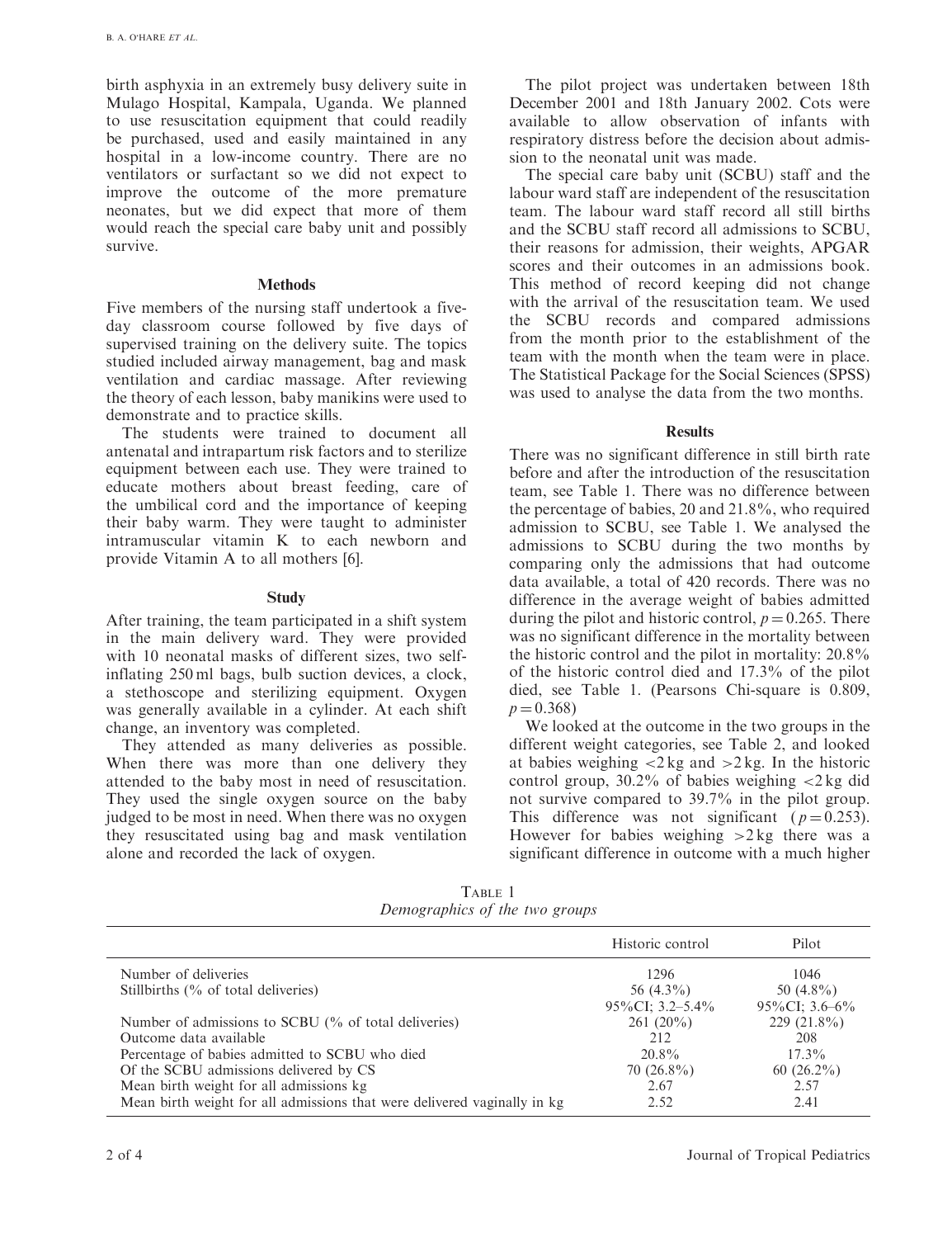percentage surviving in the pilot group ( $p = 0.006$ ), see Table 3.

The mean Apgar score in the control group was 7.19 and in the pilot group 7.97. This difference is significant,  $p < 0.005$ .

Table 4 illustrates the most common admission diagnosis and the outcome in those infants admitted to SCBU before and after the introduction of the team. The asphyxia and low APGAR groups have been combined. There was significantly less admissions during the pilot with asphyxia or low APGARS,  $p < 0.05$ . There was not a significant difference in the outcome of those admitted with asphyxia and/or low Agars,  $p = 0.064$ . There was significantly more admissions with prematurity during the pilot and a significantly higher mortality among the premature babies admitted during the pilot,  $p = 0.041$ .

TABLE 2 Neonatal admissions to SCBU and mortality in the different birth weight categories

|                  |               | Historic control |          |          | Pilot     |                |          |
|------------------|---------------|------------------|----------|----------|-----------|----------------|----------|
|                  |               | Total            | Alive    | Dead     | Total     | Alive          | Dead     |
| $\langle$ 1 $kg$ | Count         | 10               |          | 9        | 15        | $\mathfrak{D}$ | 13       |
|                  | $\frac{0}{0}$ | $100.0\%$        | $10.0\%$ | $90.0\%$ | $100.0\%$ | $13.3\%$       | 86.7%    |
| $1.01 - 1.50$ kg | Count         | 18               | 14       | 4        | 15        | 10             | 5        |
|                  | $\frac{0}{0}$ | $100.0\%$        | 77.8%    | $22.2\%$ | $100.0\%$ | 66.7%          | 33.3%    |
| $1.51 - 2.00$    | Count         | 35               | 29       | 6        | 38        | 29             | 9        |
|                  | $\frac{0}{0}$ | $100.0\%$        | 82.9%    | $17.1\%$ | $100.0\%$ | $76.3\%$       | $23.7\%$ |
| $2.01 - 2.50$    | Count         | 22               | 20       | 2        | 27        | 25             | 2        |
|                  | $\frac{0}{0}$ | $100.0\%$        | $90.9\%$ | $9.1\%$  | $100.0\%$ | $92.6\%$       | $7.4\%$  |
| $2.51 - 3.00$    | Count         | 50               | 38       | 12       | 37        | 33             | 4        |
|                  | $\frac{0}{0}$ | $100.0\%$        | $76.0\%$ | $24.0\%$ | $100.0\%$ | 89.2%          | $10.8\%$ |
| $3.01 - 3.50$    | Count         | 47               | 38       | 9        | 41        | 38             | 3        |
|                  | $\frac{0}{0}$ | $100.0\%$        | $80.9\%$ | $19.1\%$ | $100.0\%$ | 92.7%          | $7.3\%$  |
| >3.51            | Count         | 30               | 28       | 2        | 35        | 35             | $\theta$ |
|                  | $\frac{0}{0}$ | $100.0\%$        | $93.3\%$ | $6.7\%$  | $100.0\%$ | $100.0\%$      | $0\%$    |
| Total            | Count         | 212              | 168      | 44       | 208       | 172            | 36       |
|                  | $\%$ weights  | $100.0\%$        | 79.2%    | $20.8\%$ | $100.0\%$ | 82.7%          | $17.3\%$ |

TABLE 3 Comparison of outcomes between babies weighing less and more than 2 kg

|                                             | Historic control |                |                | Pilot            |                |                |  |
|---------------------------------------------|------------------|----------------|----------------|------------------|----------------|----------------|--|
|                                             | Total            | Alive          | dead           | Total            | Alive          | dead           |  |
| Birth weight $\langle 2 \text{ kg} \rangle$ | 63<br>$100.0\%$  | 44<br>$69.8\%$ | 19<br>$30.2\%$ | 68<br>$100.0\%$  | 41<br>$60.3\%$ | 27<br>$39.7\%$ |  |
| Birth weight $>2$ kg                        | 149<br>$100.0\%$ | 124<br>83.2%   | 25<br>$16.8\%$ | 140<br>$100.0\%$ | 131<br>93.6%   | $6.4\%$        |  |

Table 4 Most frequent admission diagnoses

|                      | Historic control |       |      | Pilot |       |      |
|----------------------|------------------|-------|------|-------|-------|------|
|                      | Total            | Alive | Dead | Total | Alive | Dead |
| Asphyxia             |                  | 33    | 20   |       |       |      |
| Low APGARs           |                  |       |      |       |       |      |
| Respiratory distress |                  |       |      |       |       |      |
| Grunty               |                  |       |      | 30    |       |      |
| Premature            |                  | 49    |      | 55    | 34    |      |
| Sepsis/febrile       | 19               | 19    |      |       |       |      |